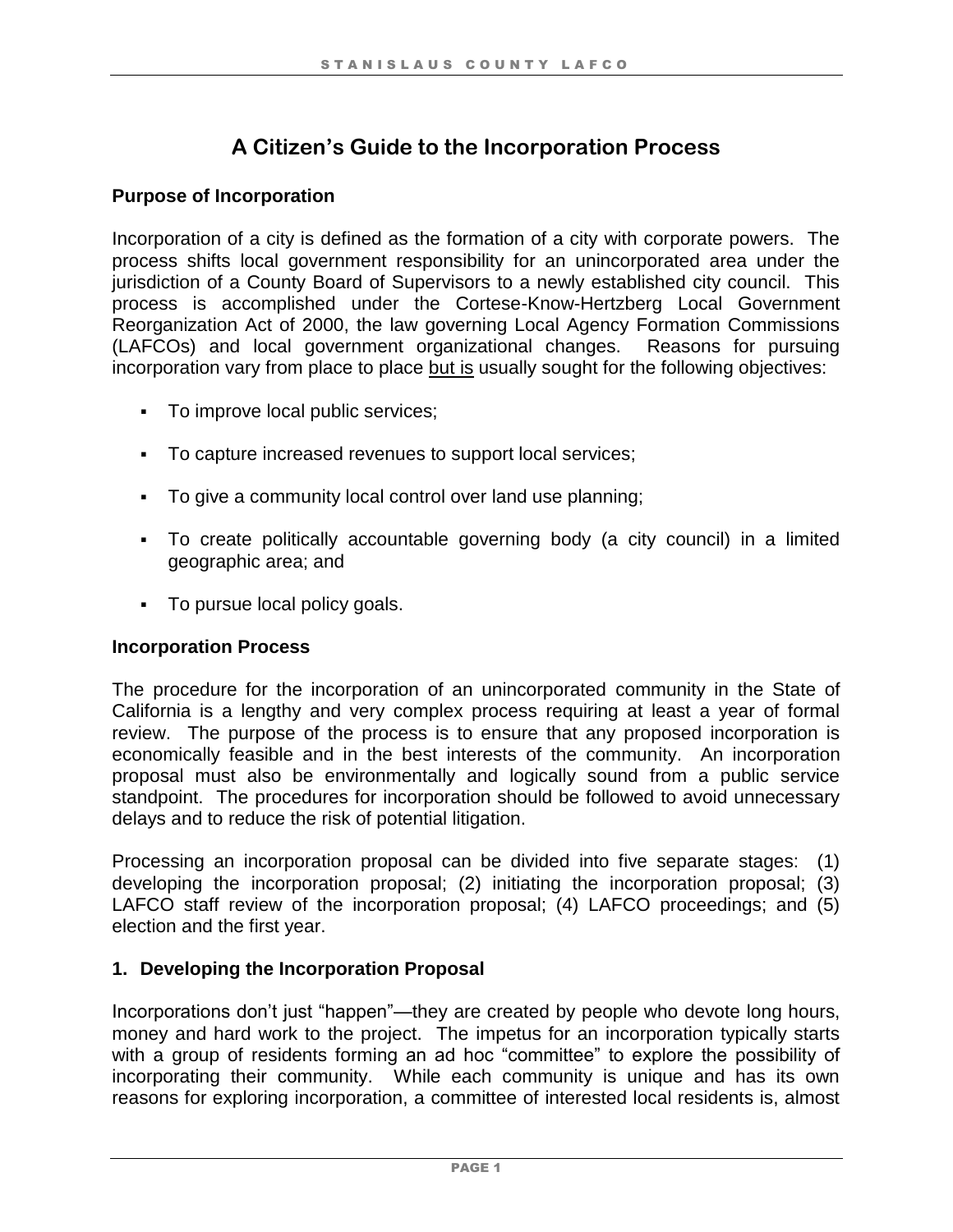without exception, the driving force of an incorporation. An incorporation committee defines and articulates incorporation goals on behalf of the community, raises funds, collects signatures, assembles application materials, works with LAFCO staff and consultants, testifies at hearings, and negotiates changes in the proposal.

For any incorporation to succeed, it must have widespread community support since all successful incorporations must be approved by the voters. Therefore, ensuring that the residents within the area proposed for incorporation receive complete information is a crucial task during development of the incorporation proposal, and throughout the entire process. Incorporation is often controversial. Because people residing in the incorporation area as well as residents in adjoining communities may all be directly affected by an incorporation, it is recommended that the incorporation committee meet with all affected groups and prepare a preliminary incorporation feasibility study.

Fund raising is another crucial task in developing an incorporation proposal. A byproduct of the complexity of incorporation is its expense. Incorporation proponents are responsible for the costs. Under specified conditions, incorporation proponents may request LAFCO to seek funding from the State for portions of the incorporation process (Government Code Section §56383 (g)). However, the funding is not certain and may not cover all the costs of incorporation. In addition, the Commission will take no action on the incorporation proposal while the request for funding is pending before the State.

#### **2. Initiating the Incorporation Proposal**

There are certain basic requirements that must be met prior to initiation. First, existing State Law requires that areas proposed for incorporation include at least 500 registered voters, that the area be entirely within the boundaries of one county, and that the incorporating territory be contiguous and without island of unincorporated territory surrounded by the proposed city.

After meeting the basic legal requirements for incorporation, the proposal can be initiated in one of two ways. One way is through a public agency. A resolution of application can be adopted by the legislative body of an affected agency, which is defined as any city, district or county that contains territory within the proposed incorporation boundaries.

Incorporations can also be initiated by a petition signed by at least 25% of the registered voters **or** 25% of the number of landowners who own not less than 25% of the assessed value of the land in the incorporation area. The Registrar of Voters or County Assessor must verify the petitions and may charge a fee for verification of each signature. The costs of verification will be charged in the same manner and by the same agencies that bear the costs for verifying signatures for an initiation petition.

If the Registrar of Voters or County Assessor finds irregularities with petition signatures, the invalid signatures will be disqualified. Thus, to allow for potential disqualifications,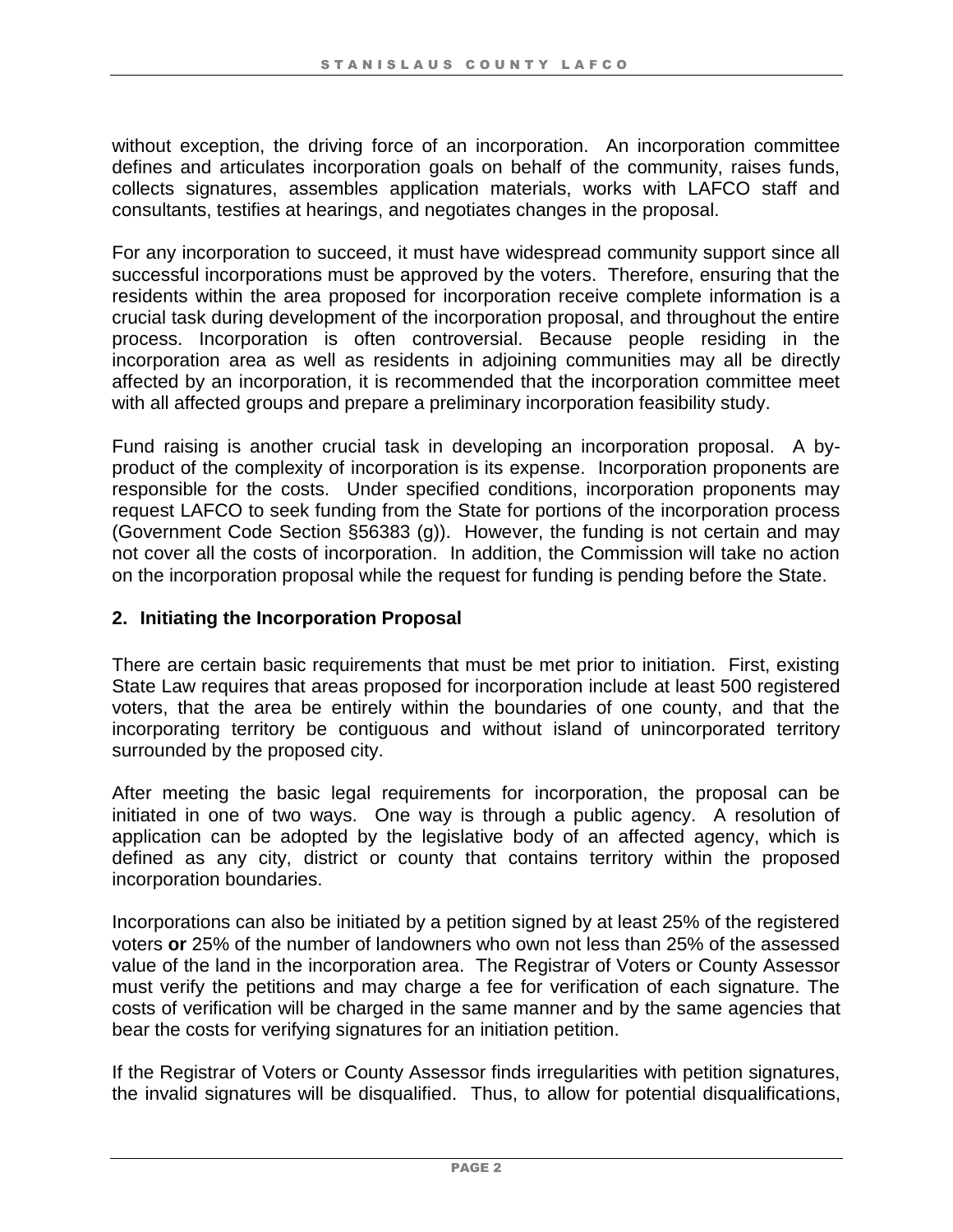most incorporation proponents collect more signatures than required. The incorporation proponents are required to file a *Notice of Intention to Circulate a Petition* with the LAFCO Executive Officer prior to collecting signatures. Since State Law is very specific regarding the form and time limits for collecting signatures, it is strongly recommended that the incorporation proponents meet with Stanislaus LAFCO staff prior to filing the Notice and to collecting signatures.

A completed LAFCO application for incorporation must also accompany the petition or resolution initiating the incorporation proposal. The application must include a map and legal description of the boundaries of the proposed incorporation area, a feasibility study, including a fiscal analysis of the proposed incorporation, justification for the proposal, a plan for the transfer and provision of public services to a new city, special studies and other information as requested by the Stanislaus LAFCO Executive Officer.

## **3. LAFCO Staff Review of the Incorporation Proposal**

In its evaluation of the merits of an incorporation proposal, the LAFCO staff complete multiple tasks. The staff reviews all the application materials submitted, conducts its own analyses, performs the environmental review, determines the property tax transfer and revenue neutrality amounts, solicits comments and produces a final report. As the Executive Officer deems appropriate, the submittal of additional information or studies, preparation of a new fiscal feasibility study or changes in the proposal may be required. This process can take in excess of twelve (12) months.

Throughout the entire process, LAFCO staff works cooperatively with all interested parties to ensure that a thorough, complete and accurate proposal is developed for LAFCO consideration. When the proposed incorporation is ready for a public hearing, the Stanislaus Executive Officer will issue a Certificate of Filing, schedule the item for a public hearing and prepare a report with a recommendation, which will be sent to the Commissioners prior to the public hearing.

Noticing requirements for LAFCO proposals require publishing in a paper of general circulation. LAFCO is generally not required to mail a notice to every resident within a proposed incorporation boundary. Residents with an interest in an incorporation proposal should send a request to Stanislaus LAFCO asking that they be added to the incorporation mailing list.

The following is a list of guidelines and policies that apply to incorporation in California, as well as, specifically within Stanislaus County.

▪ Stanislaus LAFCO may approve incorporation if it finds that the proposal complies with the policies and standards applicable in State Law and local procedures.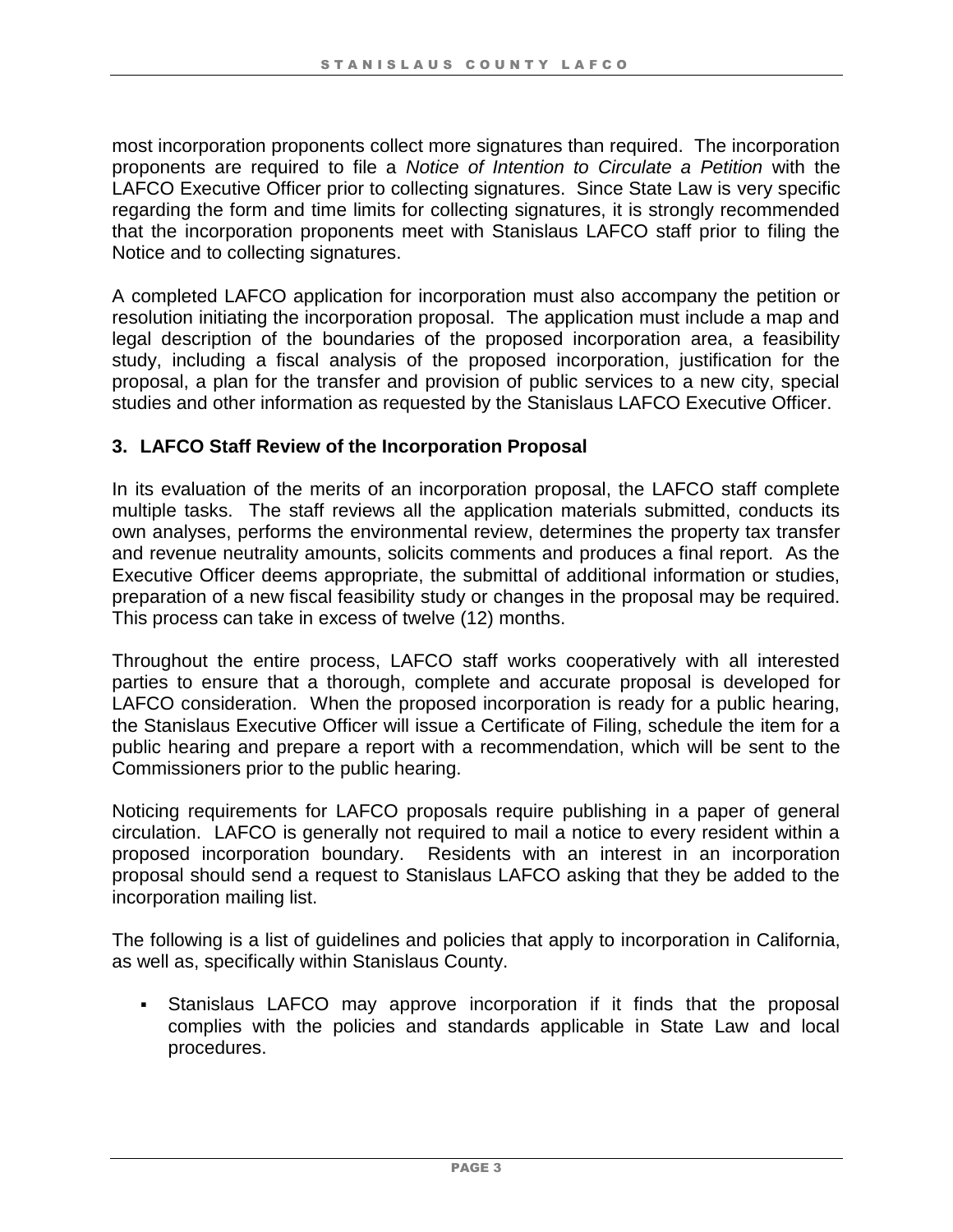- **Stanislaus LAFCO recognizes that special efforts should be made to recognize** the integrity of unincorporated communities and, when appropriate, preserve their cohesive identify. This includes standards to determine when it is appropriate to exclude territory from a proposed incorporation boundary.
- All subject agencies whose service responsibility or territory would be changed as a result of the incorporation proposal shall participate in revenue neutrality negotiations to mitigate negative fiscal impacts of incorporation.

# **4. LAFCO Commission Proceedings**

LAFCO (the Commission) is the agency that is empowered by the State Legislature to deliberate on an incorporation proposal. Stanislaus County LAFCO is comprised of five (5) regular members and three (3) alternate members:

- 2 Representatives of the Board of Supervisors and 1 Alternate Supervisor appointed by Board of Supervisors;
- 2 Representatives of cities and 1 Alternate City Representative appointed by City Selection Committee; and
- 1 Public Member-at-Large and 1 Alternate Public Member appointed by the Commission.

A public hearing will usually be scheduled within 30 days after the Stanislaus LAFCO Executive Officer issues a Certificate of Filing. At the public hearing, the Commission hears the report of its staff and accepts the testimony of interested parties both supporting and opposing the incorporation. The Commission may continue the hearing to a future date or close the public hearing and act on the proposal.

The Commission has the authority to approve, deny or modify and approve the incorporation proposal. It also has the ability to add terms and conditions. If the Commission approves the proposed incorporation, it will, at the same hearing, adopt a resolution of approval, determine the final boundaries, establish the governmental structure of the new city, determine the base property tax and the provisional appropriations limit, and establish mitigation measures, if needed, for the impacts of revenue neutrality. It also establishes an effective date for the incorporation and may adopt a sphere of influence for the new city. If the Commission denies the proposed incorporation, no similar application can be filed for at least one year unless the Commission waives that prohibition.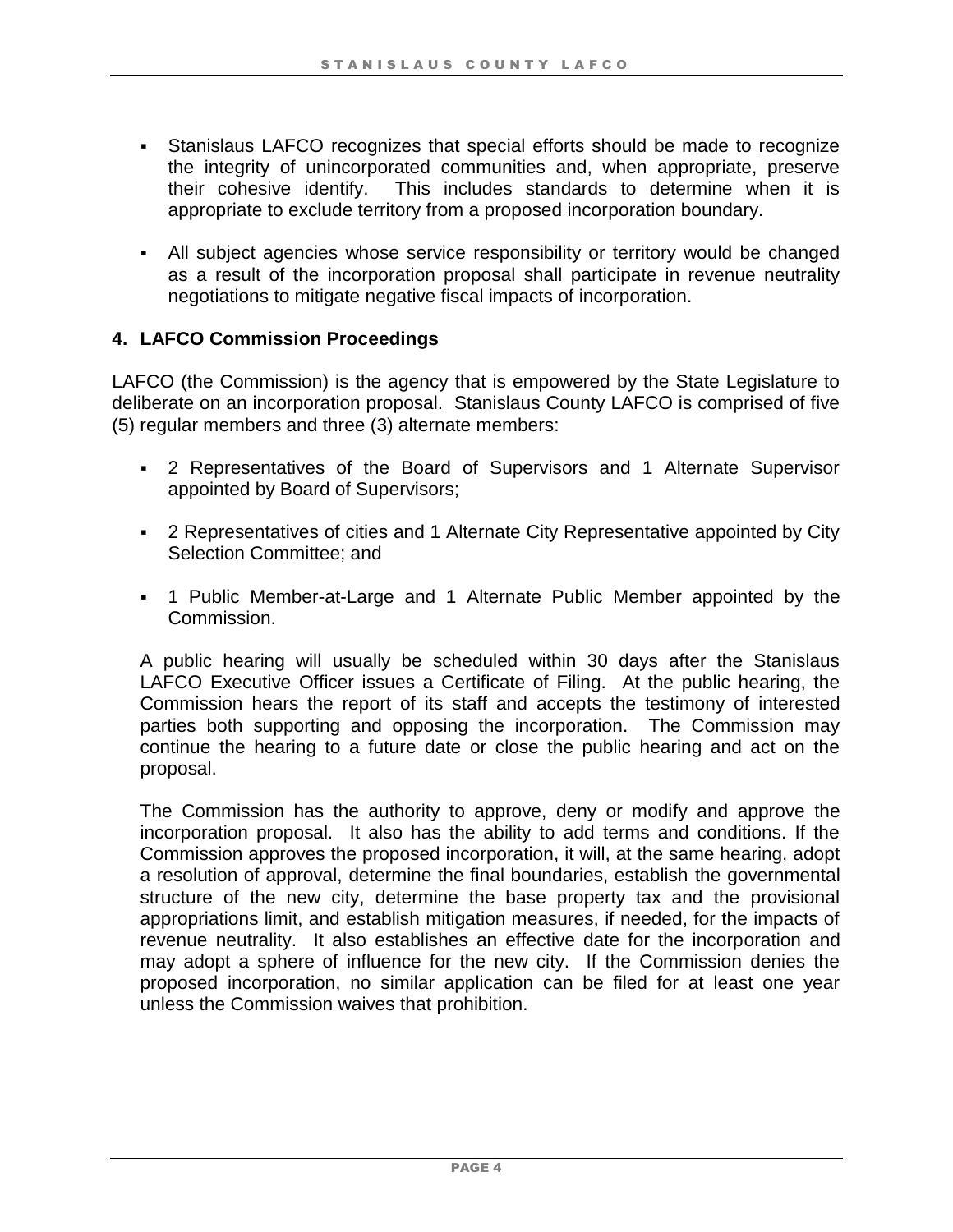## **5. Election and First Year**

The incorporation proposal is placed on the ballot for voter approval at the next available regular election. If the incorporation is successful, the new city will be liable for payment of election costs. The incorporation election is considered a special election and must be called on a regular election date. In the event the incorporation is rejected by the voters, the County absorbs the election costs. If incorporation proponents request a regular election that is earlier than the next general election, then LAFCO will require the proponents to reimburse the County for the costs of the special election.

A simple majority of those voting is required to approve the incorporation. Included on the ballot, along with approval of the incorporation, are the names of those people running for the city council and an appropriations limit as required by law. The ballot may also call for the selection of the name of the new city and can include the question of whether the number of city council members shall be 5 or 7, and whether subsequent city council elections shall be by district or at-large. By State Law, the first election is conducted at-large. Following confirmation of the proposed incorporation by the voters, the LAFCO Executive Officer, as a final action, files a certificate of Completion.

On the effective date following approval by the voters, the five (5) people receiving the highest number of votes are sworn in as the new city council. The three persons receiving the lowest number of votes serve until the next general election and the two (2) persons receiving the highest number of votes serve until the second general election. The new city council begins to organize the new city's administrative structure at their first meeting by adopting the existing ordinances of Stanislaus County. These ordinances remain in place for at least 120 days following incorporation, or until the new city council adopts ordinances superseding the County ordinances, whichever occurs first.

Generally a new city provides no direct services during the transition period, which is the time between the effective date and July 1 of the first fiscal year following the effective date. The County continues to provide municipal services during the transition year to provide time for the new city to assume corporate responsibilities. A new city, at its own cost, may opt to assume responsibility for services at any time during the transition year. At the end of the transition year, the new city begins to provide the services that it is authorized to provide. At that time, the responsibility for service transfers from the County to the new city.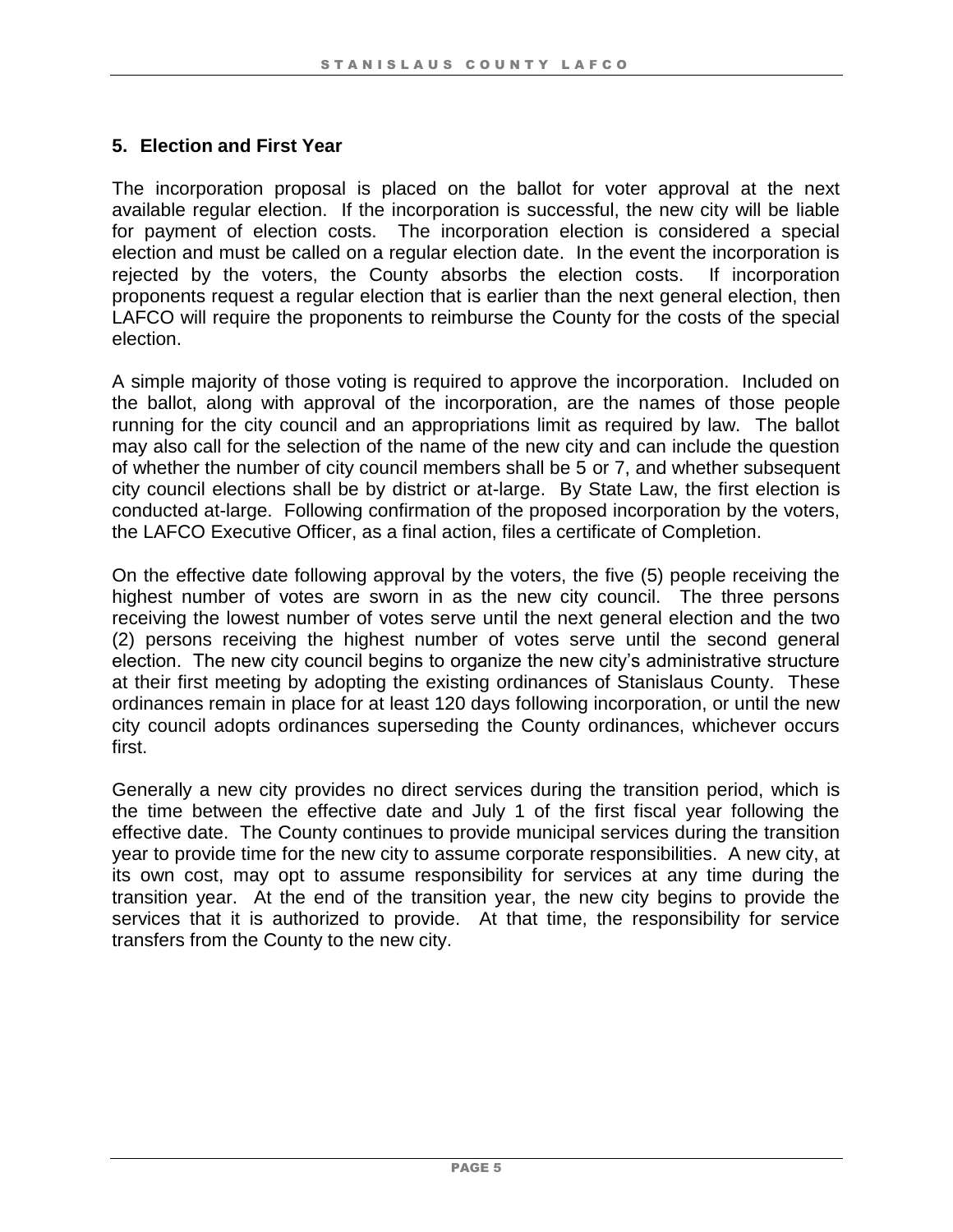# **City Incorporation**

# **Definition**

Incorporation means the formation of a city with corporate powers. Any area proposed for incorporation as a new city shall have at least 500 registered voters residing within the affected area at the time proceedings are initiated with Stanislaus LAFCO (56043).

## **Initiation of Proceedings**

Incorporation proceedings may be initiated either by a resolution of an affected local agency, a school district, or by petition. A petition must be signed by not less than 25% of the registered voters residing in the area to be incorporated, or by not less than 25% of the land owners who also own not less than 25% of the assessed value of land within the territory to be incorporated (56764).

## **Pre-Application**

Prior to initiating an incorporation proposal, the applicant (usually a citizens' incorporation committee or an affected local agency) shall be responsible for preparing a preliminary study to determine the feasibility of incorporation based on proposed and alternate boundary configurations and government organization. It is important to conduct a preliminary feasibility study at an early stage (i.e. prior to initiation by a resolution or petition) to avoid the time and expense associated with pursuing an incorporation proposal that is financially infeasible. LAFCO staff may coordinate the collection of this data on behalf of the incorporation committee or the incorporation committee's consultant, depending on workload constraints and staffing availability. Prior to the collection of this data, a deposit will be required to cover the LAFCO staff time and materials expended in collecting the data. Any portion of the deposit remaining after the data has been collected will be credited toward the incorporation processing fee. If an incorporation proposal is not submitted, any remaining deposit will be returned to the incorporation committee.

#### **Application**

- 1. An application for incorporation must be accompanied by a feasibility study. This study is to be provided in addition to all other information listed in the general procedures section of this guide. An incorporation feasibility study should include the following information:
	- A. A brief discussion of the relevant history and characteristics of the study area;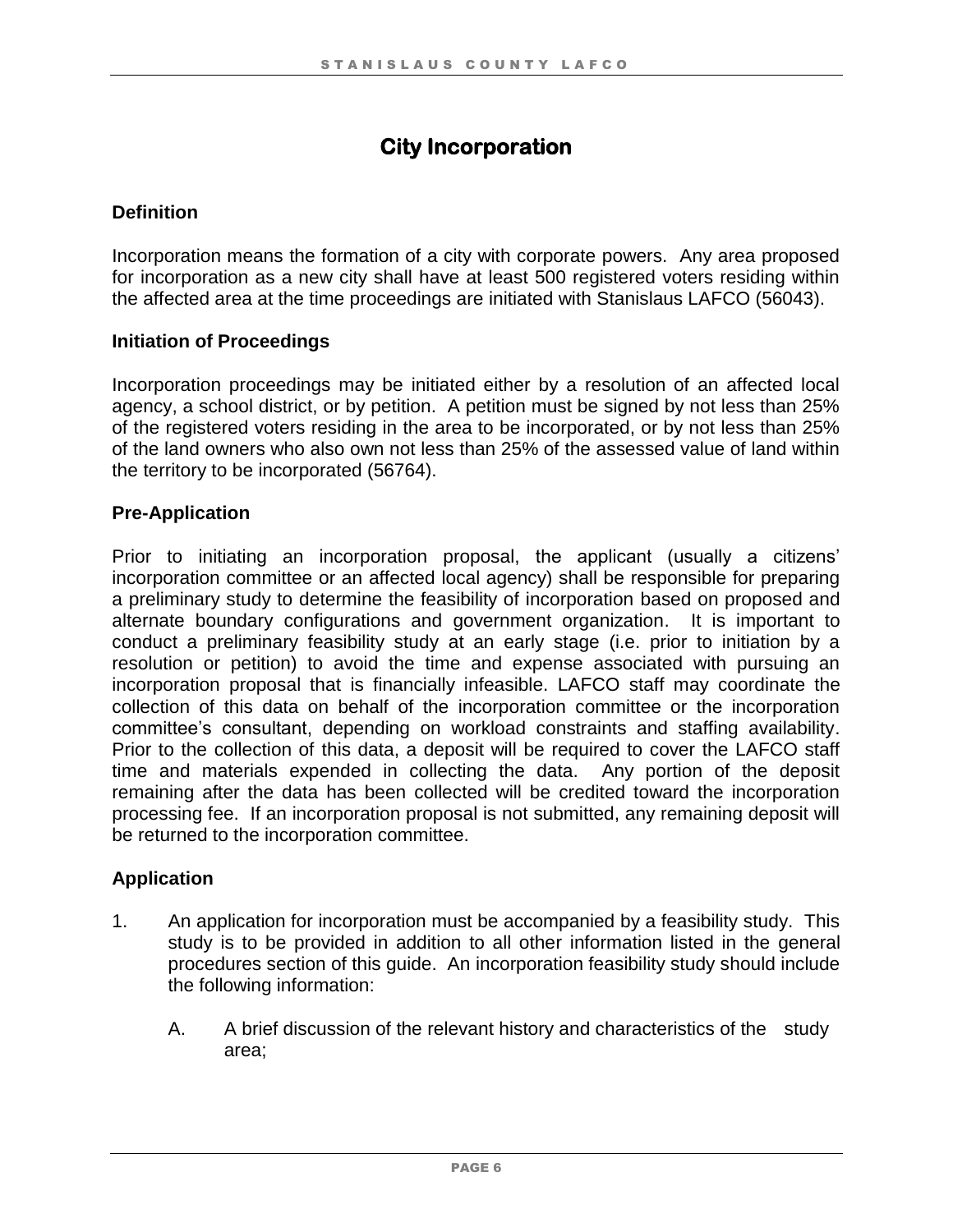- B. A description of the local agencies that presently serve the community, with a discussion of the range and level of services currently provided;
- C. A rationale for the boundaries proposed for incorporation, and a description of the proposed sphere of influence (if applicable) and possible boundary alternatives;
- D. At a minimum, a forecast of revenues including estimate of property tax distribution and expenditures for the new city during the eight fiscal years following incorporation;
- E. The effects on the costs and revenues of any affected local agency during the eight fiscal years following incorporation;
- F. A discussion of the negative fiscal impacts of the incorporation on affected local agencies and measures proposed to mitigate the negative impacts;
- G. A discussion of the range and level of services potentially available to the community after incorporation; and
- H. A discussion of the effects of the incorporation upon adjacent communities, special districts, and the county.
- 2. Other elements may be necessary (for example, a discussion of commercial/industrial land use potential), based on the circumstances of the community in question.
- 3. Five copies of the draft version of the feasibility study should be submitted to the LAFCO office as soon as they are available. Upon formal initiation of the proposal, additional copies of the final version of the report will be required.
- 4. When the incorporation proposal has been initiated, the feasibility study will be released for public review in conjunction with Stanislaus LAFCO's preliminary staff report. Public comments on the feasibility study will be considered in the preparation of the Executive Officer's Comprehensive Fiscal Analysis as well as the Executive Officer's Report and Recommendation to the Commission.

# **State General Fund Loan**

Following a determination by the Registrar of Voters or the County Assessor that a sufficient number of petitions have been submitted, the Commission may, upon the receipt of a certification by the proponents that they are unable to raise sufficient funds to reimburse fees for the proceedings, take no action on the proposal and request a loan from the State General Fund of an amount sufficient to cover those expenses. The loan shall be contingent upon the availability of an appropriation for those purposes and in accordance with any provisions of the appropriation.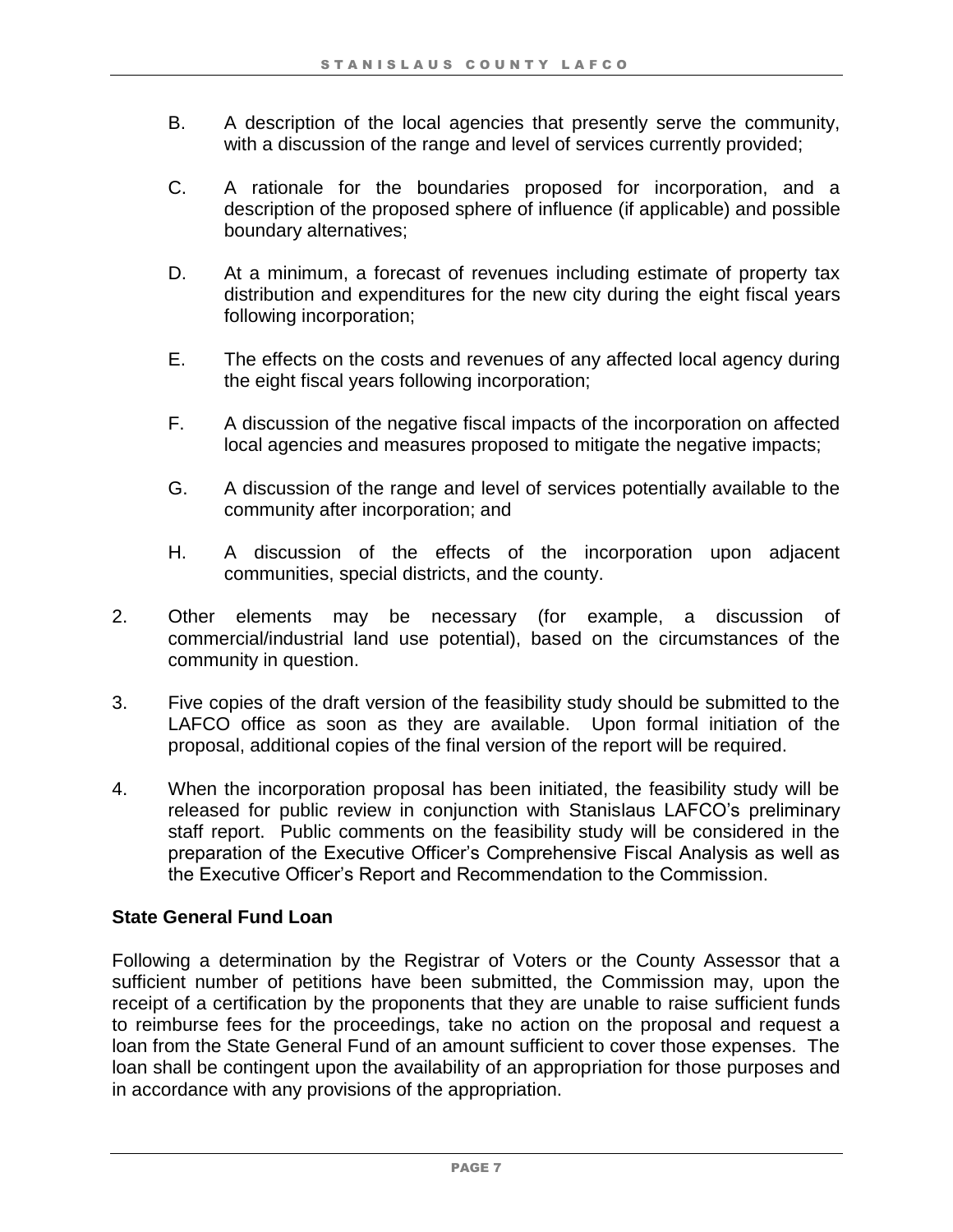Repayment of the loan shall be made a condition of approval of the incorporation, if successful, and shall become an obligation of the newly formed city. Repayment shall be made within two years of the effective date of incorporation. If the proposal is denied by the Commission or defeated at an election, the loan shall be forgiven.

#### **Review of Comprehensive Fiscal Analysis**

Following submission of an incorporation proposal, the Executive Officer will prepare, or cause to be prepared by contract, a comprehensive fiscal analysis, and will release the analysis for public review. During a specified review period, any interested person may request the State Controller's Office to review the comprehensive fiscal analysis prior to issuance of the Executive Officer's report and recommendation (56801). The party requesting the review will be responsible for all costs associated with the review.

- 1. The Executive Officer will notify all interested parties that the comprehensive fiscal analysis is available for public review by publishing notice in a newspaper of general circulation serving the proposed incorporation area and by mailing notice to all affected agencies, the chief proponents, and all persons who have filed a written request for notification. The notice will specify the locations where the fiscal analysis can be reviewed and the time period in which the Controller's review can be requested. The time period must be at least 30 days, and will begin 21 days after the notice is published.
- 2. A request for Controller's review shall specify in writing the elements of the fiscal analysis that the Controller is requested to review, and the reasons the Controller is requested to review them. The request must include the LAFCO processing fee and a deposit, which will be credited toward the total cost of the Controller's review.
- 3. After a request for the Controller's review has been submitted to Stanislaus LAFCO, the Executive Officer will contract with the Controller for review of the comprehensive fiscal analysis. The contract will specify the elements to be reviewed and the estimated cost of the review. Prior to executing the contract, the person requesting the review will deposit with the Executive Officer the remainder of the Controller's total estimated cost of conducting the review. If the Executive Officer is notified that the Controller expects to exceed the estimated cost, the person requesting the review will be notified and will be responsible for depositing the additional amount with the Executive Officer prior to the Controller proceeding with completion of the review.

#### **Revenue Neutrality**

Any proposal that includes an incorporation should result in a similar exchange of both revenue and responsibility for service delivery among the county, the proposed city, and any other subject agencies. Further, the incorporation should not occur primarily for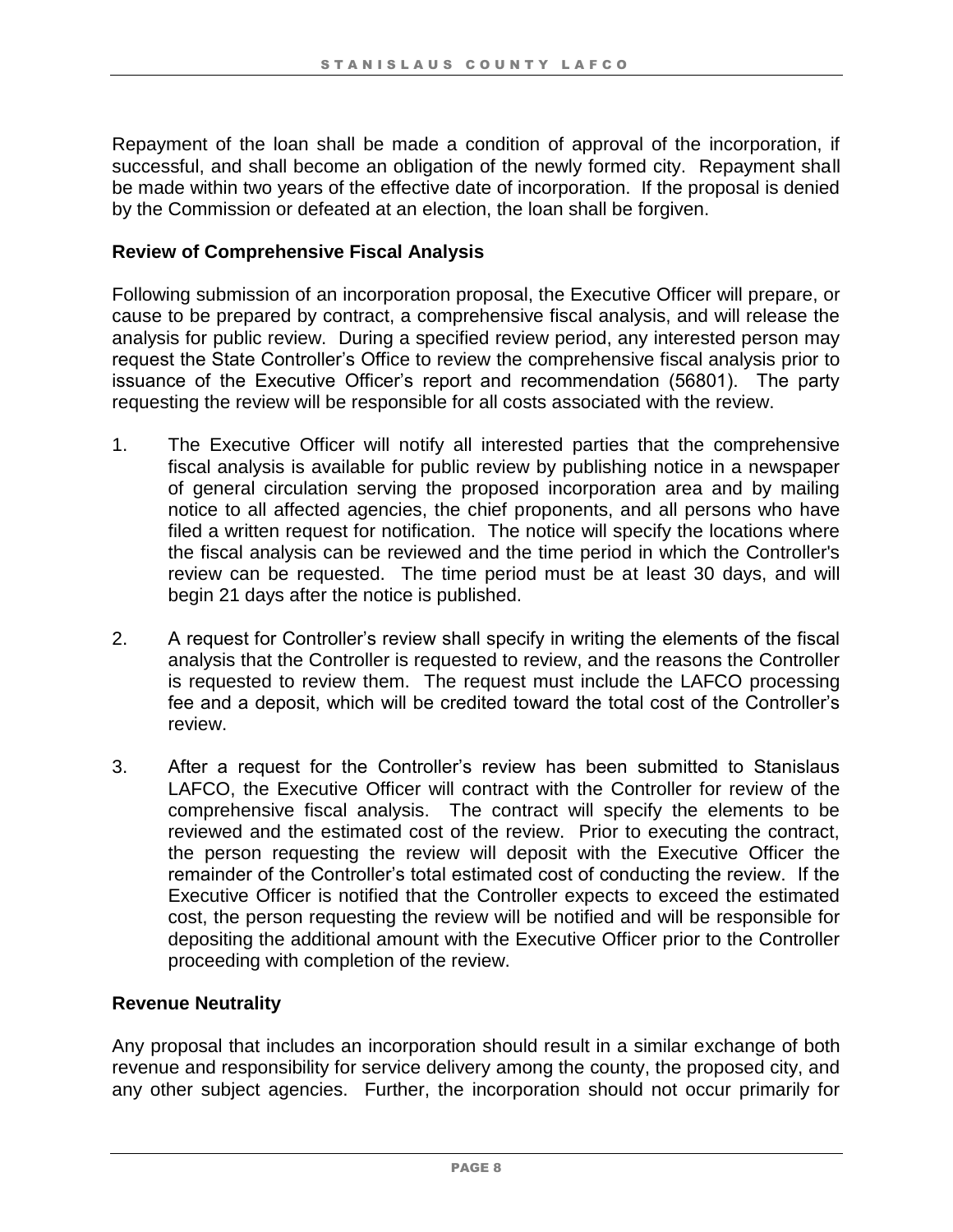financial reasons. The Stanislaus LAFCO may approve a proposal that includes an incorporation if it finds either of the following (56815).

- 1. The county and all of the subject agencies agree to the proposed transfer; or
- 2. The negative fiscal effect has been adequately mitigated by tax sharing agreements, lump-sum payments, and payments over a fixed period of time, or any other terms and conditions pursuant to Section 56886.

In preparing an incorporation feasibility study, negative fiscal impacts to affected agencies must be identified and mitigation measures proposed. For purposes of determining negative impacts and mitigation measures, the following procedures will be used by Stanislaus LAFCO:

- 1. For purposes of complying with revenue neutrality requirements, the Commission may exercise discretion in its determination that revenues and expenditures are substantially equal and these determinations will be made on a case-by-case basis.
- 2. Mitigation measures may range from one-time payments to ongoing annual transfers of revenue or taxes. The mitigation time period proposed in the feasibility study will evaluate any unique circumstances associated with the incorporation. Based on the evaluation, the feasibility study should propose whether mitigation should be based on tax sharing agreements, lump sum payments, or payments over a fixed period of time.
- 3. In determining fiscal impacts to affected agencies, expenditures and revenues will be based on the most recent fiscal year for which data are available, provided that the data are not more than one fiscal year old.
- 4. Fiscal impacts to restricted revenues and general fund revenues will be evaluated separately, and one revenue will not be used to offset a surplus or deficit in the other.
- 5. Revenues and expenditures that are considered full-cost recovery, e.g., current planning, building inspections, etc., need not be identified.
- 6. All identifiable service related expenditures being transferred to the proposed city, including costs for jail bookings, general government services, etc., will be considered in determining revenue neutrality.
- 7. Separate revenue neutrality determinations will be made between the proposed city and the county, and between the proposed city and any affected special district (s).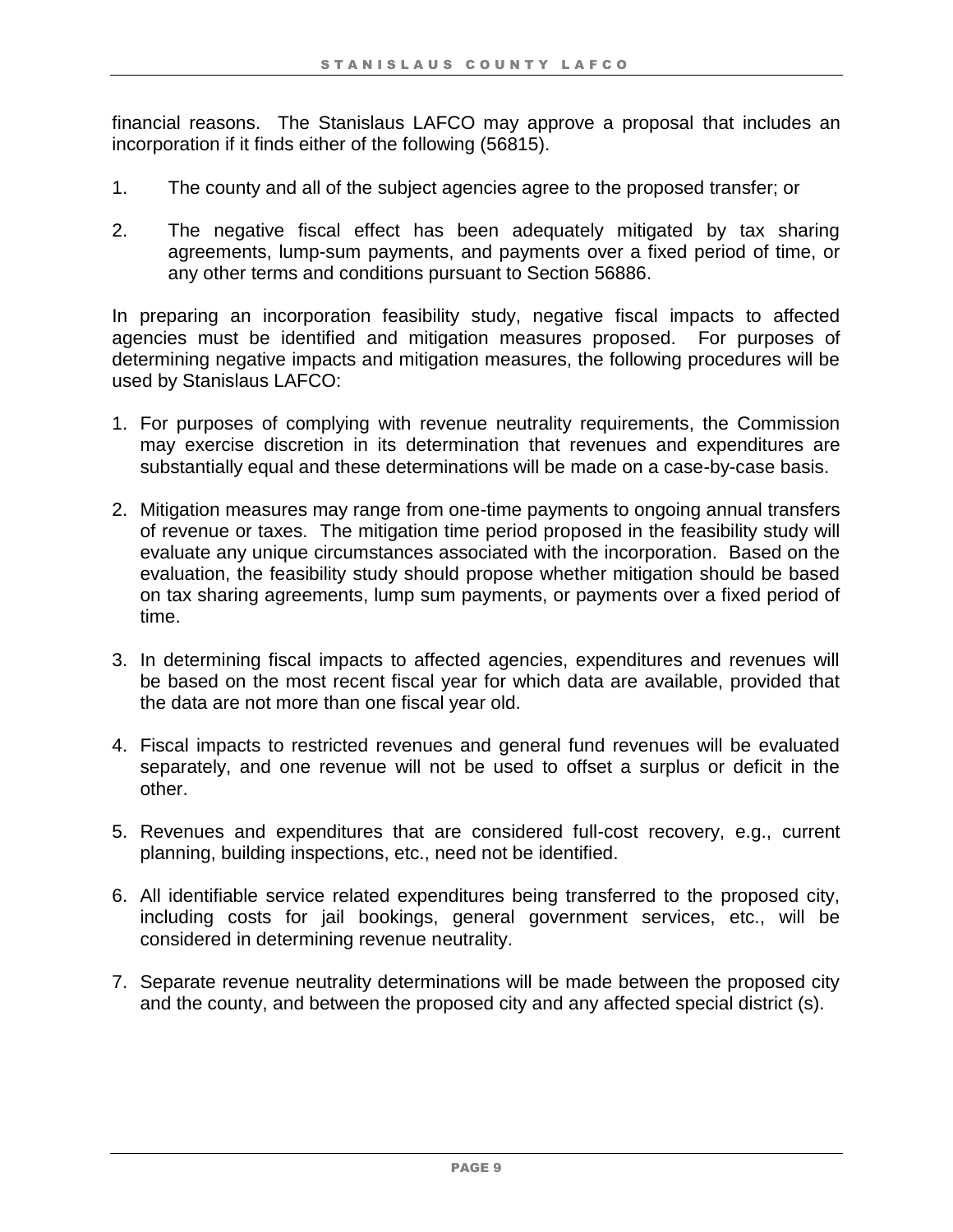## **Commission Proceedings**

Upon receiving a complete application, the following actions will be taken:

- 1. If the proponents have certified that they are unable to raise sufficient funds to reimburse fees for the proceedings, LAFCO shall take no action on the proposal and request a loan from the State General Fund of an amount sufficient to cover those expenses (56383).
- 2. Stanislaus LAFCO staff conducts an analysis of the proposal.
- 3. Any interested party may request the State Controller's Office to review LAFCO's fiscal analysis prior to issuance of the Executive Officer's Report and recommendation (56801). The party requesting the review will be required to pay for all costs associated with the review.
- 4. The Commission conducts a public hearing to review the LAFCO staff analysis and receive oral or written testimony (56666).
- 5. The Commission then adopts a resolution approving, modifying, or disapproving the proposal (56880).
- 6. If the incorporation is approved, the Commission determines the final boundaries, government structure, the base property tax, and the provisional appropriations limit for the proposed city (56810 & 56812), and any terms and conditions of approval.
- 7. At the time the Stanislaus LAFCO approves an incorporation, or a reorganization that includes an incorporation, it may also determine the sphere of influence for the proposed new city. The Commission shall, in any event, determine the sphere of influence for any newly incorporated city within one year of the effective date of incorporation (56426.5). In determining the sphere of influence, the Commission will conduct a service review of municipal services (56430).

If the Stanislaus LAFCO wholly disapproves a proposal, no new proposal involving the same or substantially the same territory shall be initiated for one year after the date of the Commission's resolution unless this provision is waived by the Commission (56884).

#### **Conducting Authority Protest Proceedings**

If a change of organization or reorganization includes an incorporation or disincorporation, the Commission shall order the change of organization or reorganization subject to confirmation by the voters. No (Conducting Authority) protest proceedings shall be held (57077). LAFCO will inform and direct the Board of Supervisors and Elections Official to call an election. The Executive Officer will prepare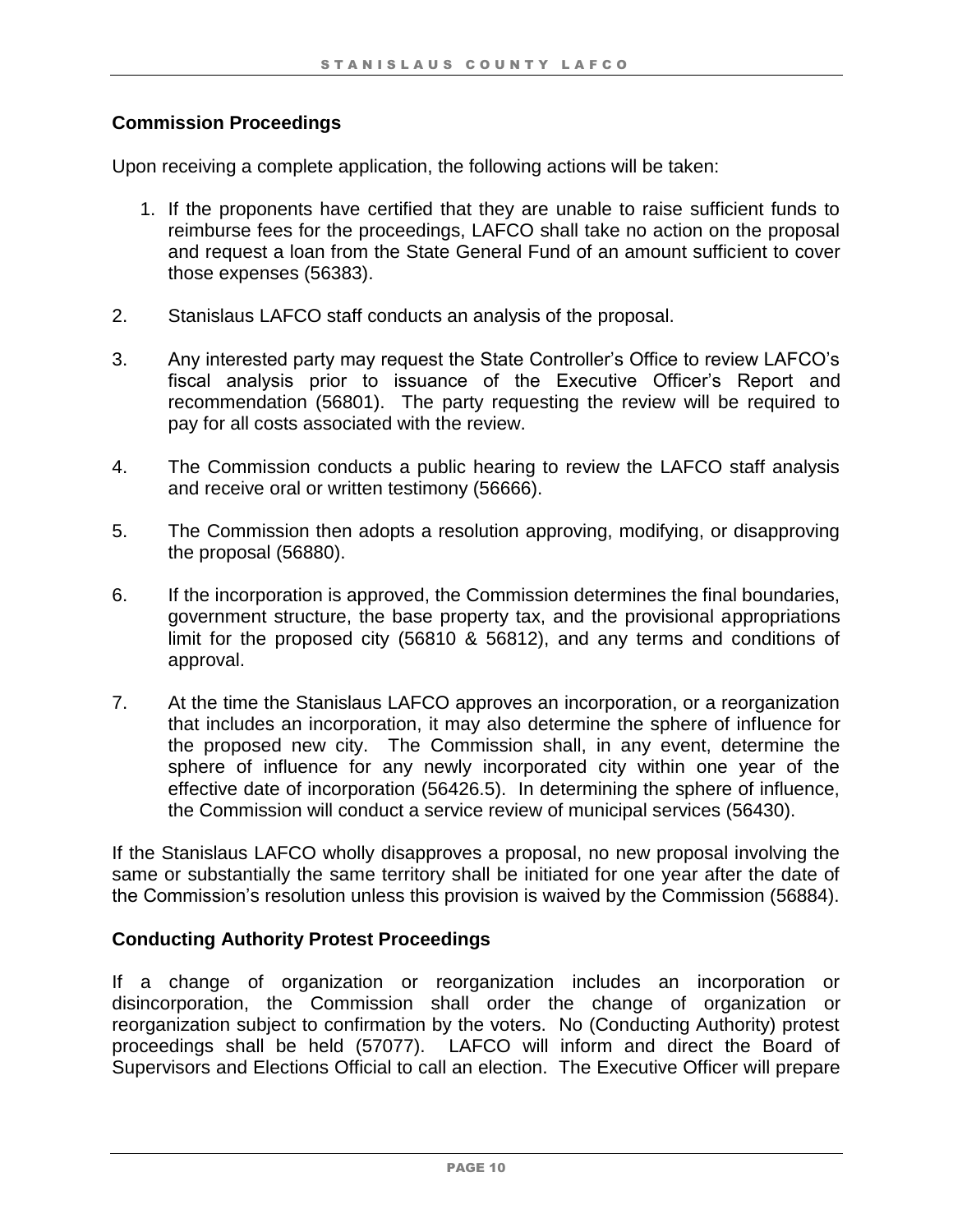and the Commission will review an impartial analysis of the ballot proposition [56898, 57000(d)].

#### **Election**

An election is held, usually at the next general election. If the majority of votes are cast for incorporation, the Commission shall execute a Certificate of Completion. An incorporation election also provides for the election of city council members and other officers, and whether the city council shall be elected by district or at large in future elections (57116). The Commission may also request the voters to express a preference for the name of the proposed city. These and other matters will be included in the Commission's resolution making determinations. In addition to other requirements, a Certificate of Completion for an Incorporation must include the name of the new City; declare the person receiving the higher number of votes to be elected; and whether the city manager form of government was favored (57178).

If a majority of votes are not cast for incorporation, then no substantially similar proposal may be filed with the Commission for two years after the date of the Commission's Certificate of Termination (56020.7). This requirement may be waived, however, if the Commission finds that the requirement would be detrimental to the public interest (57090).